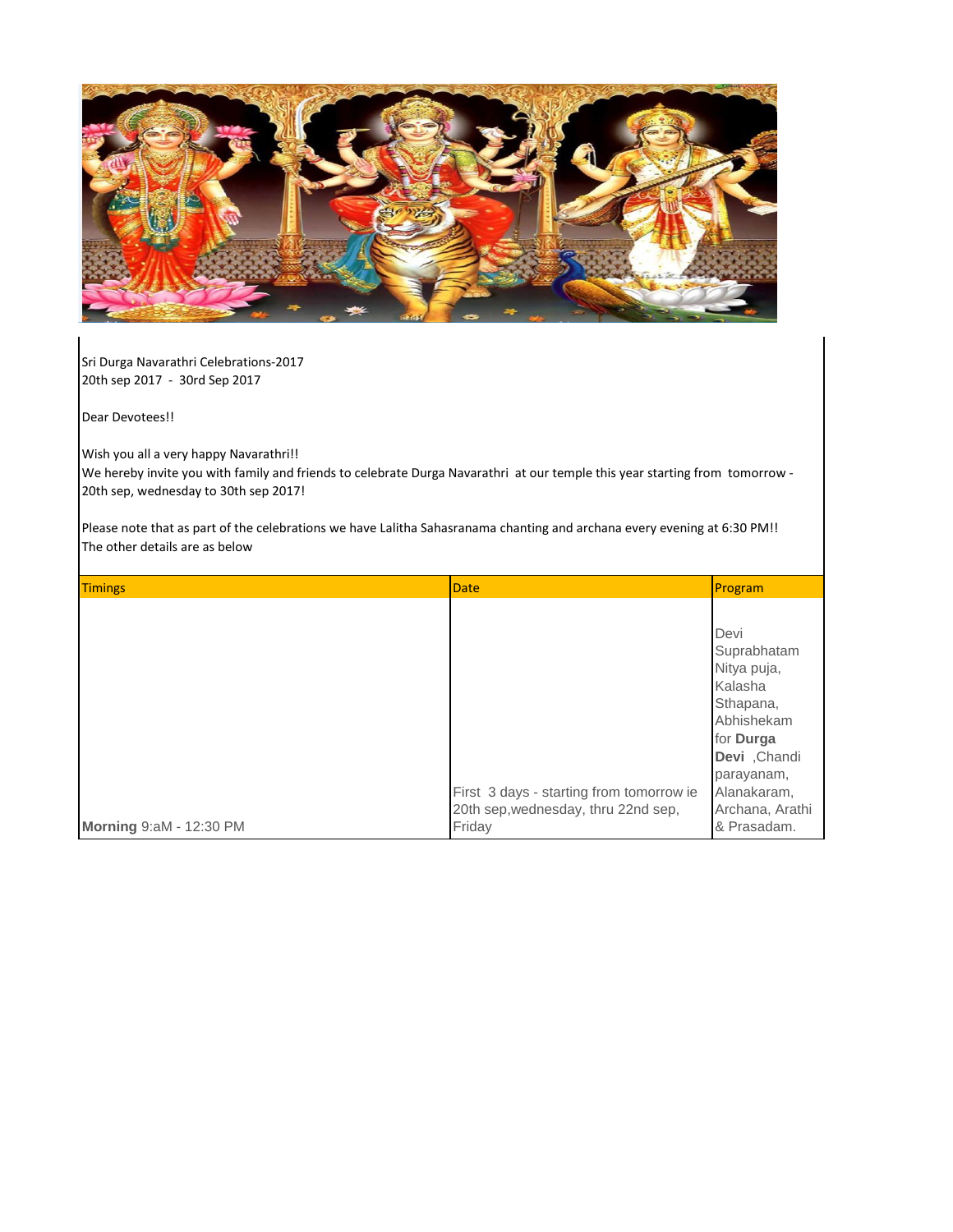| Devi<br>Suprabhatam<br>Nitya puja,<br>Kalasha<br>Sthapana,<br>Abhishekam<br>for Lakshmi<br>Devi, Chandi<br>parayanam,<br>Alanakaram,<br>Archana, Arathi<br>Second set of 3 days - starting<br>& Prasadam.<br>from Saturday, 23rd to 25th, Mondayl<br><b>ALANAKRA</b><br>DARSHANAM,<br>Lalitha<br>Sahasranama<br>Kunkuma<br>archana puja,<br>Devi<br>Khadgamala<br>stotra Bhajans,<br>Cultural<br>programs by<br>children, Mantra<br>pushpam<br>AshtavadhanaS<br>eva Arathi &<br>Maha<br>Second set of 3 days - starting<br>Prasadam. | Lalitha<br>Devi<br>Cultural<br>First 3 days - starting from tomorrow ie<br>20th sep, wednesday, thru 22nd sep,<br>Maha<br>Friday<br>Evening: 6:30 to 8:30 Pm | <b>ALANAKRA</b><br>DARSHANAM,<br>Sahasranama<br>Kunkuma<br>archana puja,<br>Khadgamala<br>stotra Bhajans,<br>programs by<br>children, Mantra<br>pushpam<br>AshtavadhanaS<br>eva Arathi &<br>Prasadam. |
|--------------------------------------------------------------------------------------------------------------------------------------------------------------------------------------------------------------------------------------------------------------------------------------------------------------------------------------------------------------------------------------------------------------------------------------------------------------------------------------------------------------------------------------|--------------------------------------------------------------------------------------------------------------------------------------------------------------|-------------------------------------------------------------------------------------------------------------------------------------------------------------------------------------------------------|
| Morning 9:aM - 12:30 PM                                                                                                                                                                                                                                                                                                                                                                                                                                                                                                              |                                                                                                                                                              |                                                                                                                                                                                                       |
|                                                                                                                                                                                                                                                                                                                                                                                                                                                                                                                                      |                                                                                                                                                              |                                                                                                                                                                                                       |
|                                                                                                                                                                                                                                                                                                                                                                                                                                                                                                                                      | from Saturday, 23rd to 25th, Mondayl<br>Evening: 6:30 to 8:30 Pm                                                                                             |                                                                                                                                                                                                       |